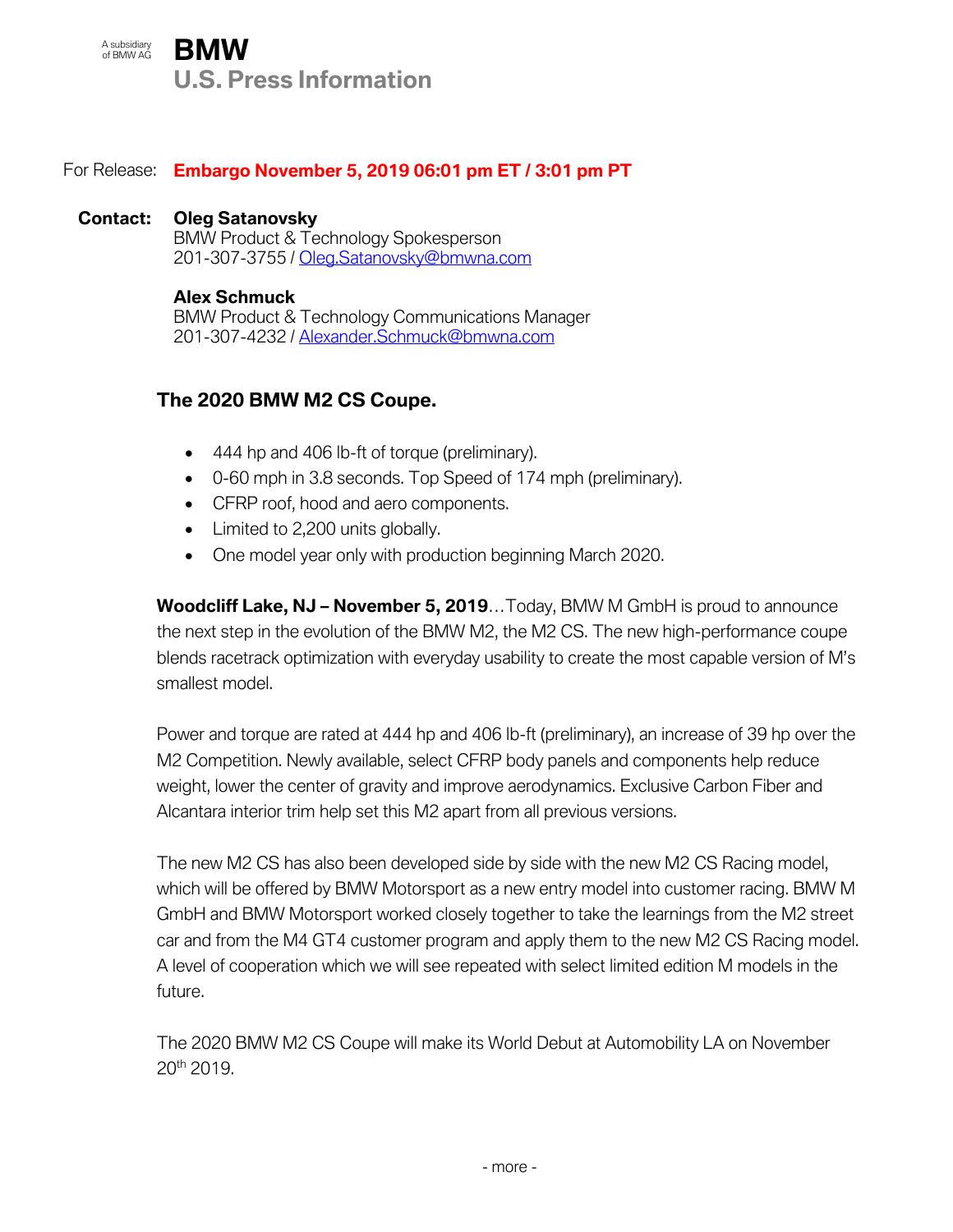# **S55 Power plant derived from the M4 Competition**

The heart of the new BMW M2 CS is an uprated S55 3.0-liter inline 6-cylinder engine with BMW TwinPower Turbo technology. Producing 444 hp at 6,250 rpm and 406 lb-ft of torque between 2,350 – 5,500 rpm (preliminary), the power plant allows the M2 CS to accelerate from 0 to 60 mph in 3.8 seconds when equipped with the 7-speed dual clutch (DCT) transmission and in 4.0 seconds when equipped with the 6-speed manual.

The wide, flat torque curve, the linear build-up of power and a 7,600 rpm redline mean that the engine is ready to deliver an exhilarating experience at a moment's notice. Two, quick-spooling mon-scroll turbochargers, High precision direct injection, Valvetronic variable valve timing and Double-Vanos fully variable cam timing deliver lighting fast responses of power to the driver's throttle inputs.

The S55 engine block is of a closed-deck design to deal with high cylinder pressures. Cylinder walls are coated with a wire-arc sprayed-on coating instead of liners to help reduce weight.

The exhaust gases are routed through a, unique to the M2 CS, dual-branch exhaust system with electronically-controlled exhaust valves and two, twin-exhaust pipes with engraved ///M logos. The exhaust sound can be controlled via the M Engine Dynamics control switch in the center console.

Cooling is provided by a central radiator, two smaller side radiators, an oil cooler, two scavenging pumps in the oil sump pan along with a sump baffle to help control oil movement under all circumstances. An oil return system near the turbochargers help keep the flow of oil steady during extreme acceleration and braking. DCT-equipped cars also receive a separate transmission oil cooler.

# **6-Speed Manual and 7-Speed DCT Transmissions**

The new BMW M2 CS comes standard with a six-speed manual gearbox, which is notable for its compact design and light weight. The use of a carbon-fiber friction lining enhances the manual shift feel. The BMW M2 CS is equipped with rev-matching technology which blips the throttle on downshifts and lowers the engine's revs on upshifts, making gear changes even smoother. This lends the car additional stability during hard driving on the track. Rev-matching is deactivated when DSC is switched off.

The seven-speed M Double Clutch Transmission (M DCT with Drivelogic) is available as an option. This system effectively combines two gearboxes, each with its own clutch, and enables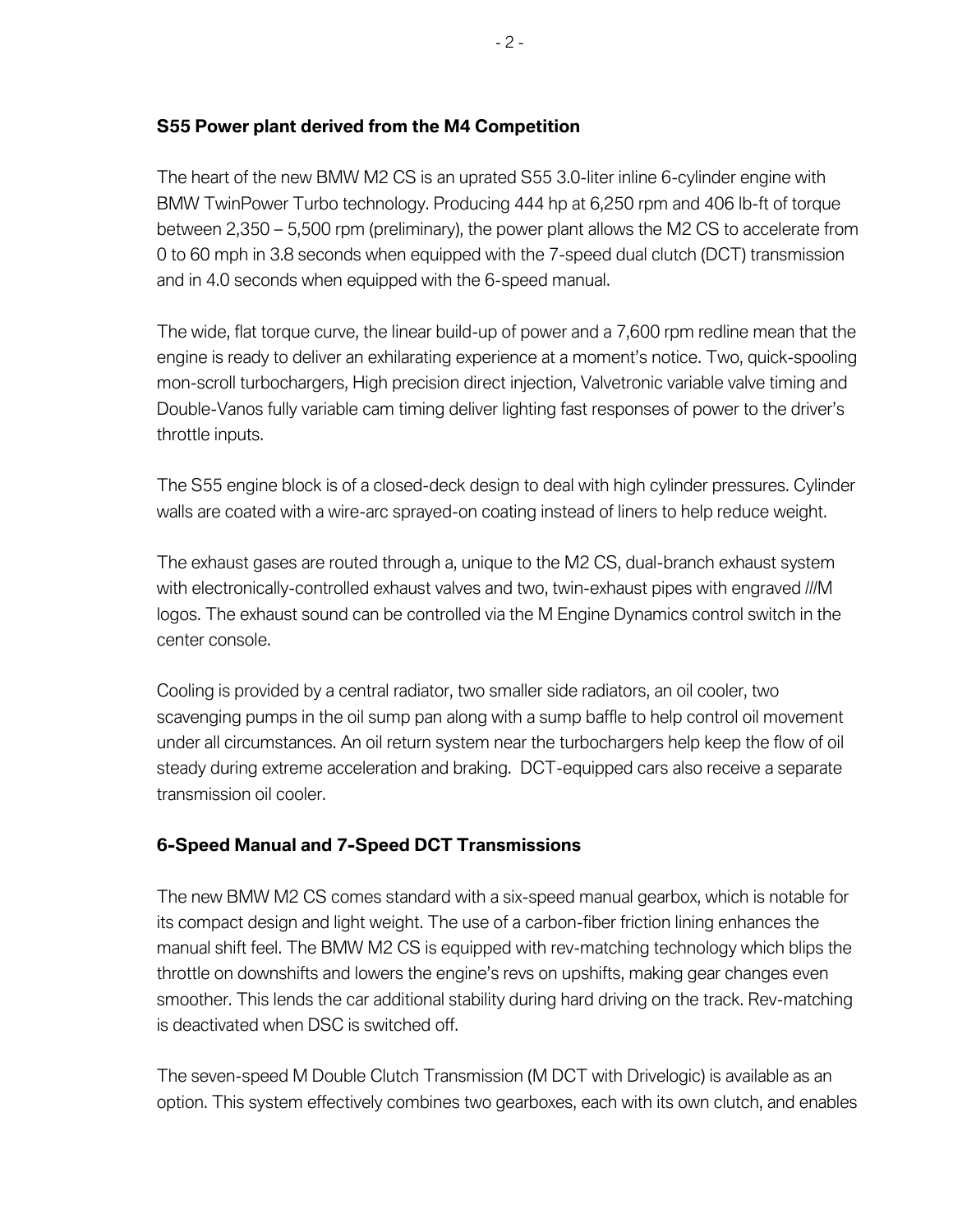either extremely fast gear changes with no interruption in the flow of power or ultra-smooth shifts. The driver can change gears either in automated or manual mode by using the gearshift lever on the center console or shift paddles on the M leather steering wheel. In both automatic and manual modes, Drivelogic provides the driver with a choice between three preconfigured driving programs: COMFORT, SPORT and SPORT+.

## **Active M locking Differential**

The Dynamic Stability Control is supported in its task by the standard Active M Differential, an electronically controlled multi-plate locking differential which can vary the locking effect from 0 to 100 percent according to the driving situation, the car's steering angle, accelerator position, brake pressure, engine torque, wheel-speed and yaw rate.

The control unit uses this collection of data inputs to detect the threat of traction loss on one side of the car and calculates the required locking effect, which is engaged by an electric motor. The full locking power of over 1,800 lb-ft is available within 150 milliseconds. This allows the system to prevent a wheel from spinning in extreme conditions on slippery road surfaces or when the two rear wheels are experiencing significant differences in friction coefficient.

In certain situations, the Active M Differential even works proactively. When pulling away on slippery surfaces, the lock is closed by a defined percentage even before a wheel can start to spin, to ensure that both wheels develop equal slip at the same time. The lock is also closed by the required percentage through dynamically driven corners, according to the levels of lateral acceleration and drive at work. This prevents the low-traction inside wheel from starting to turn too quickly. This permanent and infinitely variable differential control also increases agility, avoids understeer into corners and improves directional stability under braking and load changes.

M Dynamic Mode (MDM), which can be activated automatically by either selecting SPORT+ mode, or engaging manually via the DSC button allows for a greater degree of dynamic freedom when the driver requires it, such as on closed course track driving.

#### **Standard Adaptive M Suspension, chassis and steering**

The BMW M2 CS comes standard with the Adaptive M suspension, previously unavailable on the M2 models. The new fitted suspension gives the driver a choice of Comfort, Sport and Sport+ modes, each with different damper settings.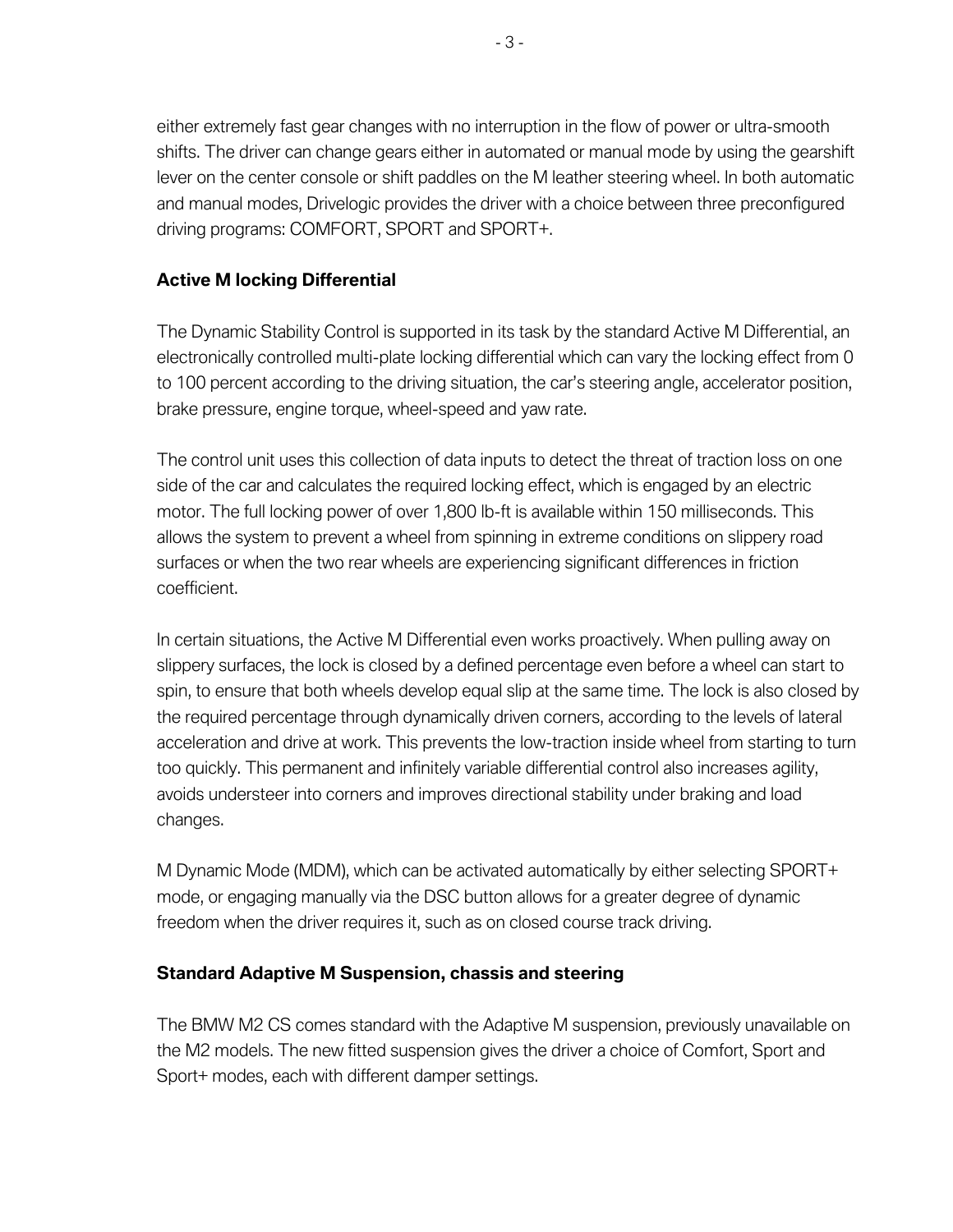Comfort mode provides excellent everyday usability on varied surface conditions. Sport mode offers a setting for tuned for winding roads while Sport+ is designed to minimize body motion on track environments. The level of steering assistance is also varied as part of the three suspension modes.

The CFRP front brace, introduced on the M2 Competition, weighs only 3.3 pounds and ties the front strut towers to the bulkhead, increasing front end stiffness and improving turn-in response and steering precision.

The rear five-link suspension's control arms and wheel hubs are made from forged aluminum. The rear, lightweight, steel subframe is bolted directly to the body frame without any flexible rubber bushings to improve rear wheel direction and stability.

## **Standard and Optional Brakes**

The standard brake fitment consists of M Compound brakes featuring 400 mm front vented disks and 380 mm rear vented disks. Red-painted six-piston fixed front and four-piston fixed rear calipers apply the stopping power. This setup provides outstanding stopping power with excellent fade resistance and thermal stability.

Available for the first time on an M2 is the M Carbon Ceramic Brake option which delivers increased thermal resistance capabilities under extreme track driving conditions, as well as reduced weight with greatly improved brake disk wear characteristics.

#### **Forged 19-inch wheels with non-runflat performance tires**

The M2 CS is equipped with standard 19-inch Forged Y-spoke Style 763M wheels in a High-Gloss Jet Black finish. A Gold matt finish to the same wheels can be specified as an option. Either wheel color finish can be ordered with either Michelin Cup 2 tires or mixed performance tires.

Wheel sizes are 9.0 x 19 inch front and 10.0 x 19 inch rear. Mounted tires are sized 245/35R19 front and 265/35R19 rear.

#### **CFRP Exterior components**

The BMW M2 features carefully selected use of CFRP in its exterior panels and components to not only reduce weight but also improve cooling and aerodynamics.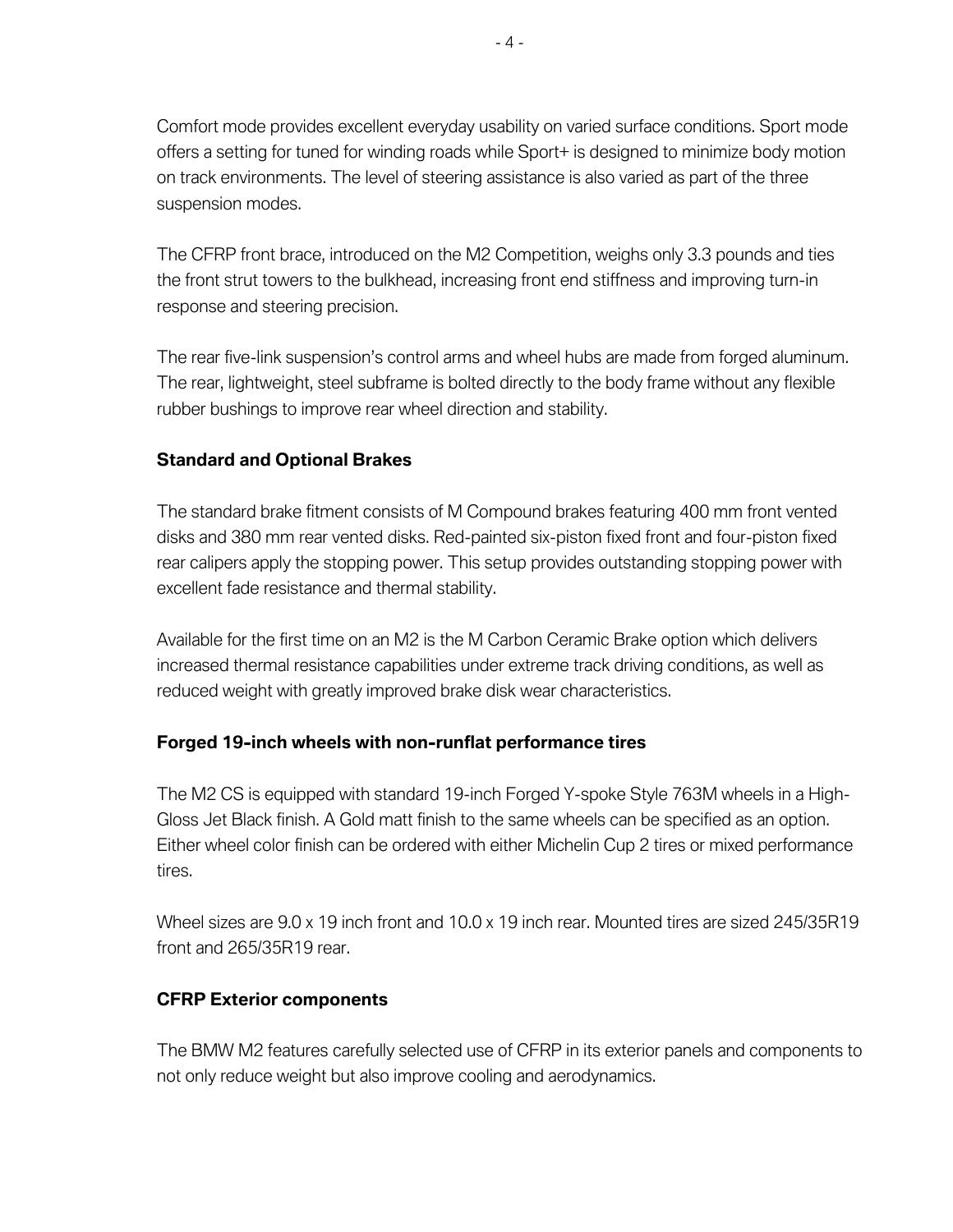The new CFRP hood weighs half of the weight of a similar steel hood while incorporating functional air vents, finished in High-Gloss Black, which help increase front end downforce and aid in engine cooling.

The CFRP roof, offered for the first time on the M2, is made from a rigid, sandwich construction which requires no roof bow components nor insulation while still providing the required acoustic properties. Together, the new roof and hood help lower the M2 CS's center of gravity for improved agility.

Also made form CFRP are the front splitter, the rear spoiler, rear diffuser and M twin-stalk exterior mirrors. The front and rear spoilers along with the diffuser work together to optimize air flow underneath the car and to further increase downforce.

## **Exclusive CS Interior Appointments**

The cabin of the M2 CS blends race track inspired aesthetics with weight saving technology. The center, transmission tunnel console is made from CFRP, saving over 6 pounds when compared to a standard 2 Series console.

Alcantara material covers the center armrest and dash trim, which also includes an embroidered CS badge in red contrast stitching. The standard M Sport Steering wheel is covered in Alcantara with red contrast stitching and a race stripe at the 12 o'clock position.

The M2 CS logo is present on the door sill plates and on the instrument cluster when the vehicle is started.

The standard front M Competition seats are finished in Alcantara / Black Merino leather with red contrast stitching and the BMW M Motorsport stripes embroidered into the integrated headrests. The CS logo is visible on the rear seat headrests.

#### **Exterior Colors**

The M2 CS will be available in four colors including Alpine White, Misano Blue Metallic, Black Sapphire Metallic and Hockenheim Silver Metallic.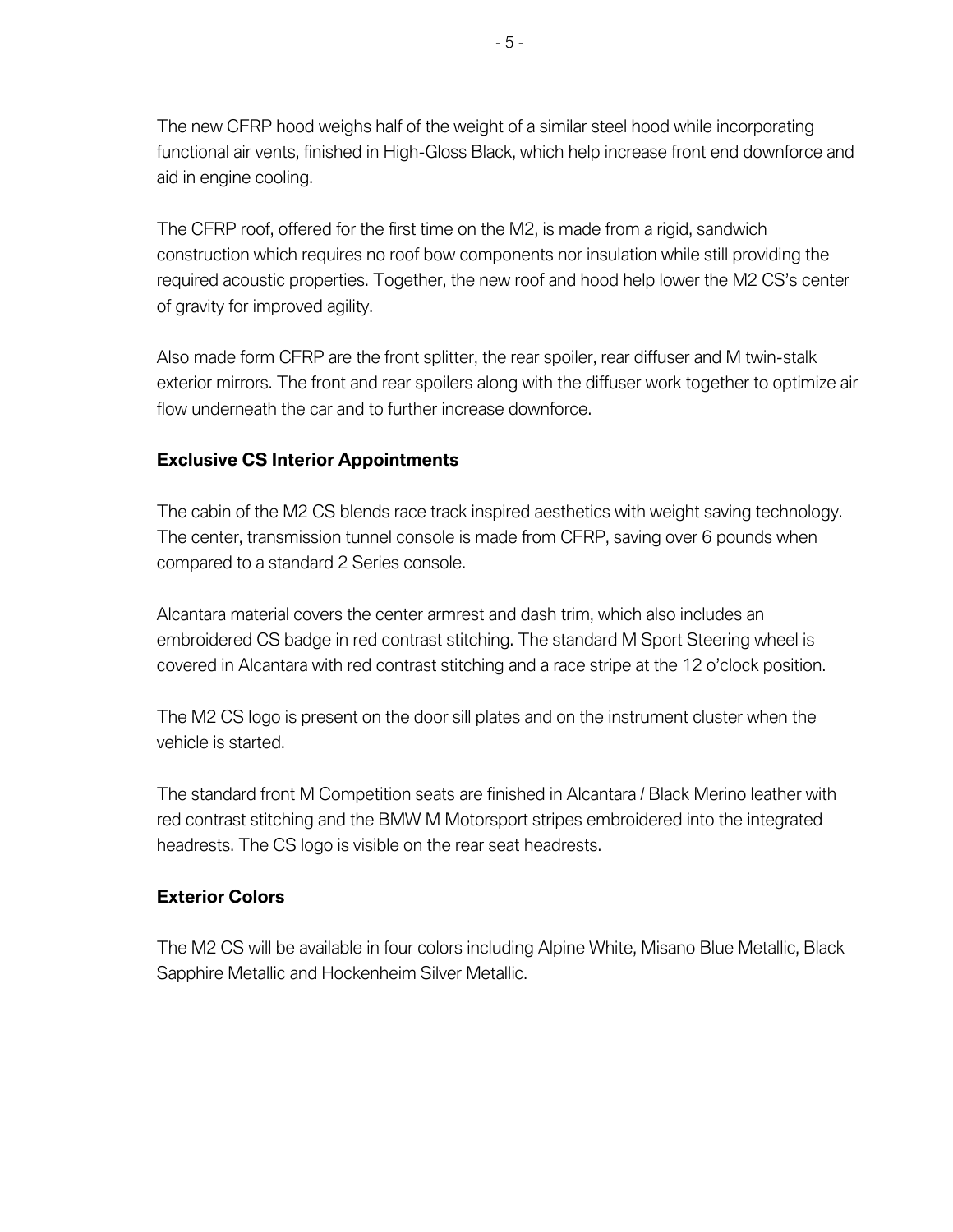# **Standard and Optional Equipment**

The M2 CS comes with an extensive list of standard equipment including:

- 6-Speed Manual transmission
- Adaptive M Suspension
- Active M Differential
- 19-inch Forged Jet Black M Style 763M wheels with mixed performance tires
- CFRP roof
- CFRP hood
- CFRP front spoiler, rear spoiler, rear diffuser and mirror caps,
- Front Power, Heated M Competition Seats
- M Seat Belts
- Dynamic Cruise Control
- Ambient Interior Lighting
- Navigation
- Harman/ Kardon Premium Sound System
- Shadowline exterior trim
- Anthracite Headliner
- M Alcantara Steering Wheel
- Apple CarPlay Compatibility
- Adaptive Full LED headlights
- Universal Garage Door opener
- Rear View camera and Park distance control

Optional equipment includes:

- 7-Speed DCT transmission with Drivelogic
- M Carbon Ceramic brakes
- Matt Gold wheel finish
- Michelin Cup 2 tires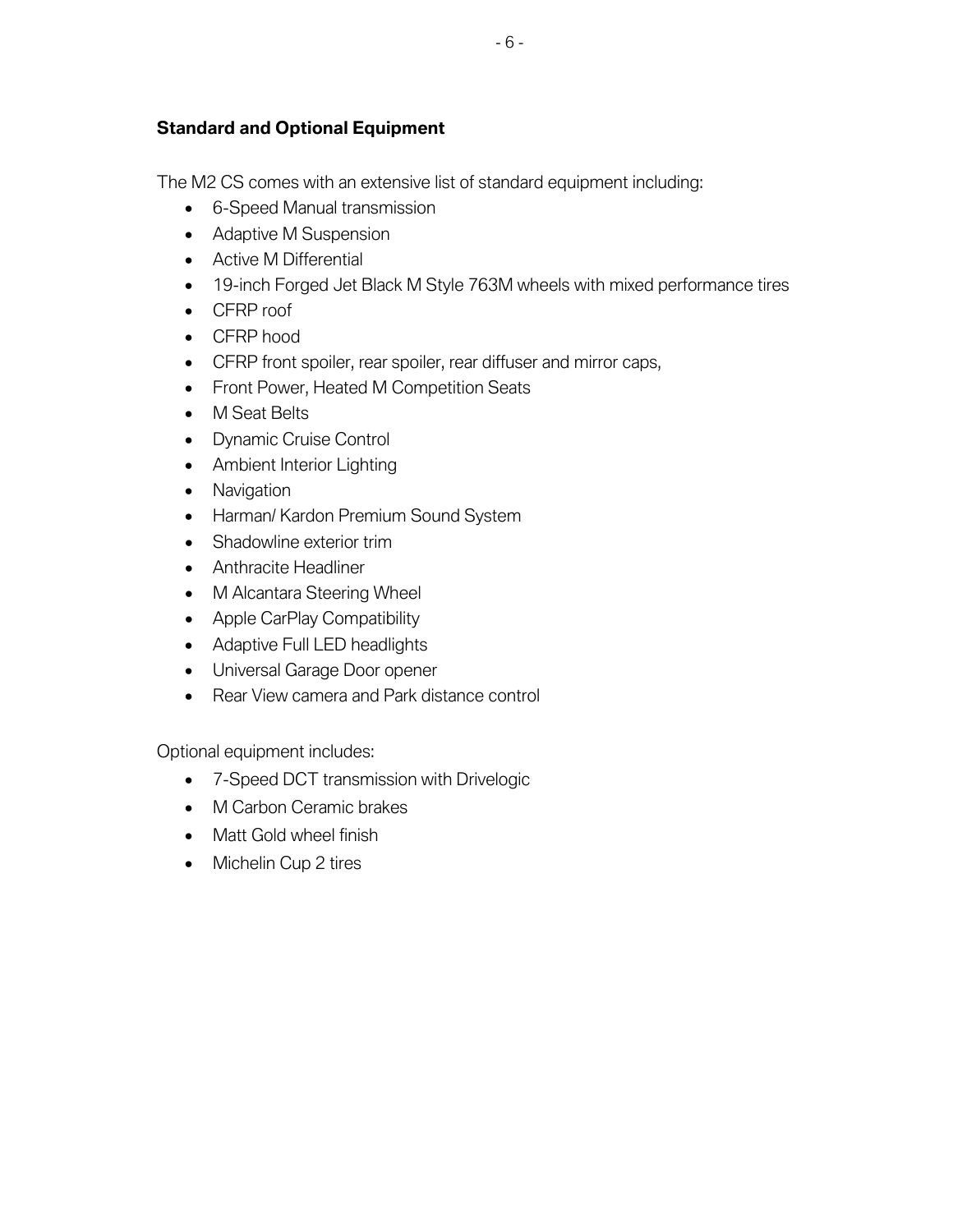|                         |                 | <b>M2 CS Manual</b>   | <b>M2 CS DCT</b>      |
|-------------------------|-----------------|-----------------------|-----------------------|
| <b>Seats</b>            | $-$             | 4                     | 4                     |
| Number of Doors         | $-$             | $\overline{2}$        | $\overline{2}$        |
| Drive type              | --              | <b>RWD</b>            | <b>RWD</b>            |
| Length                  | inches          | 175.6                 | 175.6                 |
| Width                   | inches          | 73.7                  | 73.7                  |
| Width including mirrors | inches          | 78.3                  | 78.3                  |
| Height                  | inches          | 55.7                  | 55.7                  |
| Wheelbase               | inches          | 106.0                 | 106.0                 |
| Turning radius          | feet            | 19.2                  | 19.2                  |
| Ground clearance        | Inches          | 4.6                   | 4.6                   |
|                         |                 |                       |                       |
| Shoulder width front    | inches          | 54.4                  | 54.4                  |
| Shoulder room rear      | inches          | 53.4                  | 53.4                  |
| Legroom front           | inches          | 41.5                  | 41.5                  |
| Legroom rear            | inches          | 33.0                  | 33.0                  |
| Headroom front          | inches          | 40.1                  | 40.1                  |
| Headroom rear           | inches          | 36.5                  | 36.5                  |
| Trunk volume            | ft <sup>3</sup> | 13.8                  | 13.8                  |
| Fuel Tank capacity      | gallons         | 13.7                  | 13.7                  |
| Curb weight             | lbs.            | tba                   | tba                   |
| Gross vehicle weight    | lbs.            | tba                   | tba                   |
| Payload                 | lbs.            | tba                   | tba                   |
|                         |                 |                       |                       |
| Engine type             |                 | <b>S55</b>            | S <sub>55</sub>       |
| Induction               |                 | Turbocharged          | Turbocharged          |
| Cylinders               | --              | 6                     | 6                     |
| Valves per cylinder     | $-$             | $\overline{4}$        | $\overline{4}$        |
| Bore x Stroke           | mm              | 84.0 x 89.6           | 84.0 x 89.6           |
| Displacement            | cm <sup>3</sup> | 2,979                 | 2,979                 |
| Compression rate        | :1              | 10.2                  | 10.2                  |
| Engine power            | hp              | 444 @ 6,250 rpm       | 444 @ 6,250 rpm       |
| Engine torque           | lb-ft.          | 406 @ 2,350 $-$ 5,500 | 406 @ 2,350 $-$ 5,500 |
| Recommended Fuel        |                 | Premium               | Premium               |
| Engine oil              | Quarts          | 7.4                   | 7.4                   |
|                         |                 |                       |                       |
| Transmission type       |                 | 6-Speed manual        | 7-Speed DCT           |
| Gear ratios 1st gear    | $-$             | 4.11                  | 4.81                  |
| 2nd                     | $-$             | 2.32                  | 2.59                  |
| 3rd                     | --              | 1.54                  | 1.70                  |
| 4th                     | --              | 1.18                  | 1.28                  |
| 5th                     | --              | 1.00                  | 1.00                  |

# **Specifications (all data is preliminary)**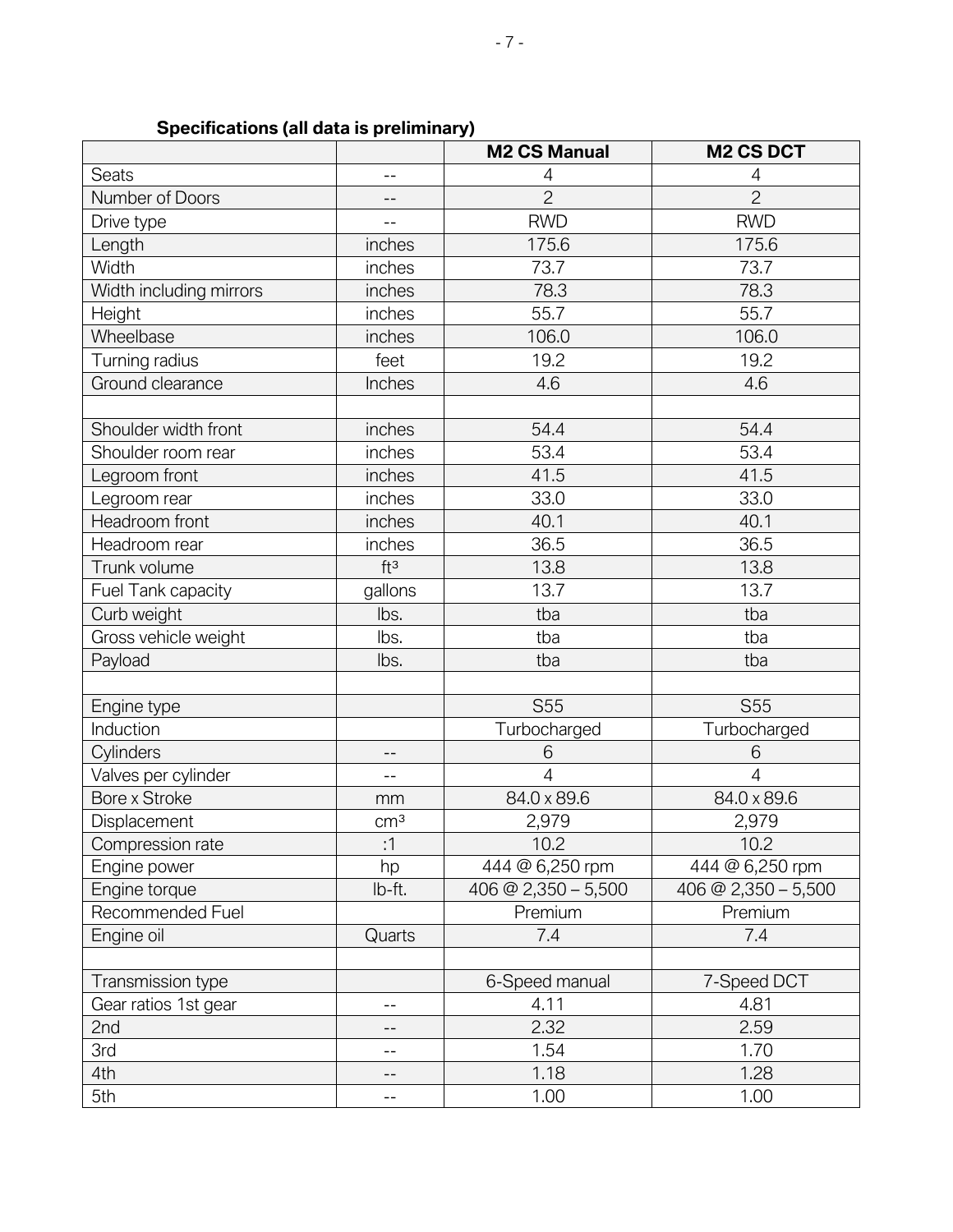| 6th                            | --      | 0.84                             | 0.84                             |
|--------------------------------|---------|----------------------------------|----------------------------------|
| 7 <sup>th</sup>                | --      |                                  | 0.67                             |
| Reverse gear                   | --      | 3.46                             | 3.46                             |
| Final drive ratio              | --      | 3.73                             | 4.17                             |
|                                |         |                                  |                                  |
| Power-steering type            | --      | <b>EPS</b>                       | <b>EPS</b>                       |
| Steering ratio                 | :1      | tba                              | tba                              |
|                                |         |                                  |                                  |
| Tires, standard, front / rear  |         | 245/35ZR19 93Y<br>265/35ZR19 98Y | 245/35ZR19 93Y<br>265/35ZR19 98Y |
| Wheels, standard, front / rear | inches  | $9.0 \times 19 / 10.0 \times 19$ | $9.0 \times 19 / 10.0 \times 19$ |
|                                |         |                                  |                                  |
| Track, front                   | inches  | 62.2                             | 62.2                             |
| Rear, track                    | inches  | 63.0                             | 63.0                             |
| Cx                             |         | 0.37                             | 0.37                             |
|                                |         |                                  |                                  |
| $0-60$ mph                     | seconds | 4.0                              | 3.8                              |
| Top speed                      | mph     | 174                              | 174                              |
| Fuel Economy city/hwy/comb     | mpg     | tbd                              | tbd                              |